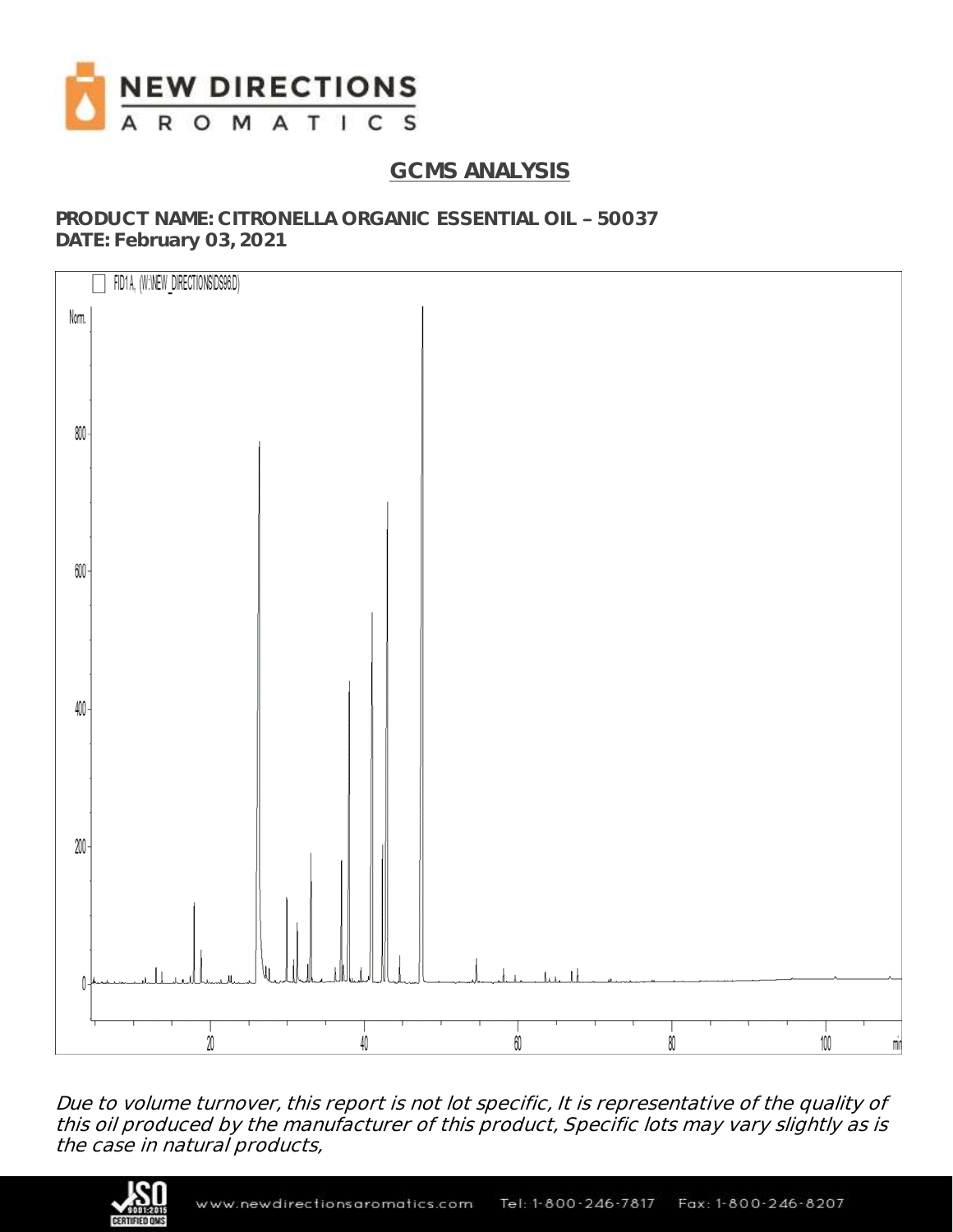

### **PRODUCT NAME: CITRONELLA ORGANIC ESSENTIAL OIL 50037**

| <b>Peak</b>             | $RT$ (min) | <b>COMPONENT</b> name                | $\frac{0}{0}$ |
|-------------------------|------------|--------------------------------------|---------------|
| $\mathbf{1}$            | 4,82       | CYCLOPENTANE, 1-METHYL-1-METHYLETHYL | 0,03          |
| $\overline{2}$          | 5,89       | <b>TRICYCLENE</b>                    | 0,01          |
| 3                       | 6,55       | alpha-PINENE                         | 0,02          |
| $\overline{\mathbf{4}}$ | 7,50       | <b>CAMPHENE</b>                      | 0,01          |
| $\overline{5}$          | 8,21       | beta-PINENE                          | 0,01          |
| $6\phantom{1}$          | 10,14      | beta-MYRCENE                         | 0,01          |
| $\overline{7}$          | 11,22      | 1,8-CINEOLE, 2,3-DEHYDRO-            | 0,02          |
| 8                       | 11,57      | <b>LIMONENE</b>                      | 0,05          |
| $\overline{9}$          | 12,94      | cis-beta-OCIMENE                     | 0,13          |
| 10                      | 13,70      | trans-beta-OCIMENE                   | 0,09          |
| 11                      | 15,21      | <b>TERPINOLENE</b>                   | 0,01          |
| 12                      | 15,48      | <b>OCTANAL</b>                       | 0,05          |
| 13                      | 16,37      | COMPOUND Mw=140                      | 0,03          |
| 14                      | 16,46      | COMPOUND Mw=140                      | 0,03          |
| 15                      | 17,40      | 4-NONANONE                           | 0,08          |
| 16                      | 17,89      | 5-HEPTEN-2-ONE, 6-METHYL-            | 0,82          |
| 17                      | 18,79      | ROSE cis-OXIDE                       | 0,35          |
| 18                      |            | <b>ALIPHATIC ESTER</b>               |               |
| 19                      | 19,59      | <b>ROSE trans-OXIDE</b>              | 0,04          |
| 20                      | 21,04      | <b>NONANAL</b>                       | 0,01          |
| 21                      | 21,37      | <b>ROSEFURAN</b>                     | 0,04          |
| 22                      |            | PHOTOCITRAL ISOMER                   |               |
| 23                      | 22,40      | cis-p-MENTHANE-8-OL                  | 0,16          |
| 24                      | 22,72      | trans-p-MENTHANE-8-OL                | 0,09          |
| 25                      | 23,13      | <b>KETONE COMPOUND Mw=152</b>        | 0,01          |
| 26                      | 25,07      | <b>MENTHONE</b>                      | 0,04          |
| 27                      | 26,30      | <b>ISOGERANIAL</b>                   | 0,08          |
| 28                      | 26,36      | <b>CITRONELLAL</b>                   | 25,05         |
| 29                      | 27,22      | <b>DECANAL</b>                       | 0,21          |
| $\overline{30}$         | 27,64      | <b>ISONERAL</b>                      | 0, 15         |

#### Disclaimer & Caution

Please refer to all relevant technical information specific to the product, prior to use, The information contained in this document is obtained from current and reliable sources, New Directions Aromatics Inc, provides the information contained herein, but makes no representation as to its comprehensiveness or accuracy, Individuals receiving this information must exercise their independent judgment in determining its appropriateness for a particular purpose, The user of the product is solely responsible for compliance with all laws and regulations applying to the use of the products, including intellectual property rights of third parties, As the ordinary or otherwise use(s) of this product is outside the control of New Directions Aromatics Inc,, no representation or warranty, expressed or implied, is made as to the effect(s) of such use(s), (including damage or injury), or the results obtained, The liability of New Directions Aromatics Inc, is limited to the value of the goods and does not include any consequential loss, New Directions Aromatics Inc, shall not be liable for any errors or delays in the content, or for any actions taken in reliance thereon, New Directions Aromatics Inc, shall not be responsible for any damages resulting from use of or reliance upon this information, In the event of any dispute, the Customer hereby agrees that Jurisdiction is limited to the province of Ontario,

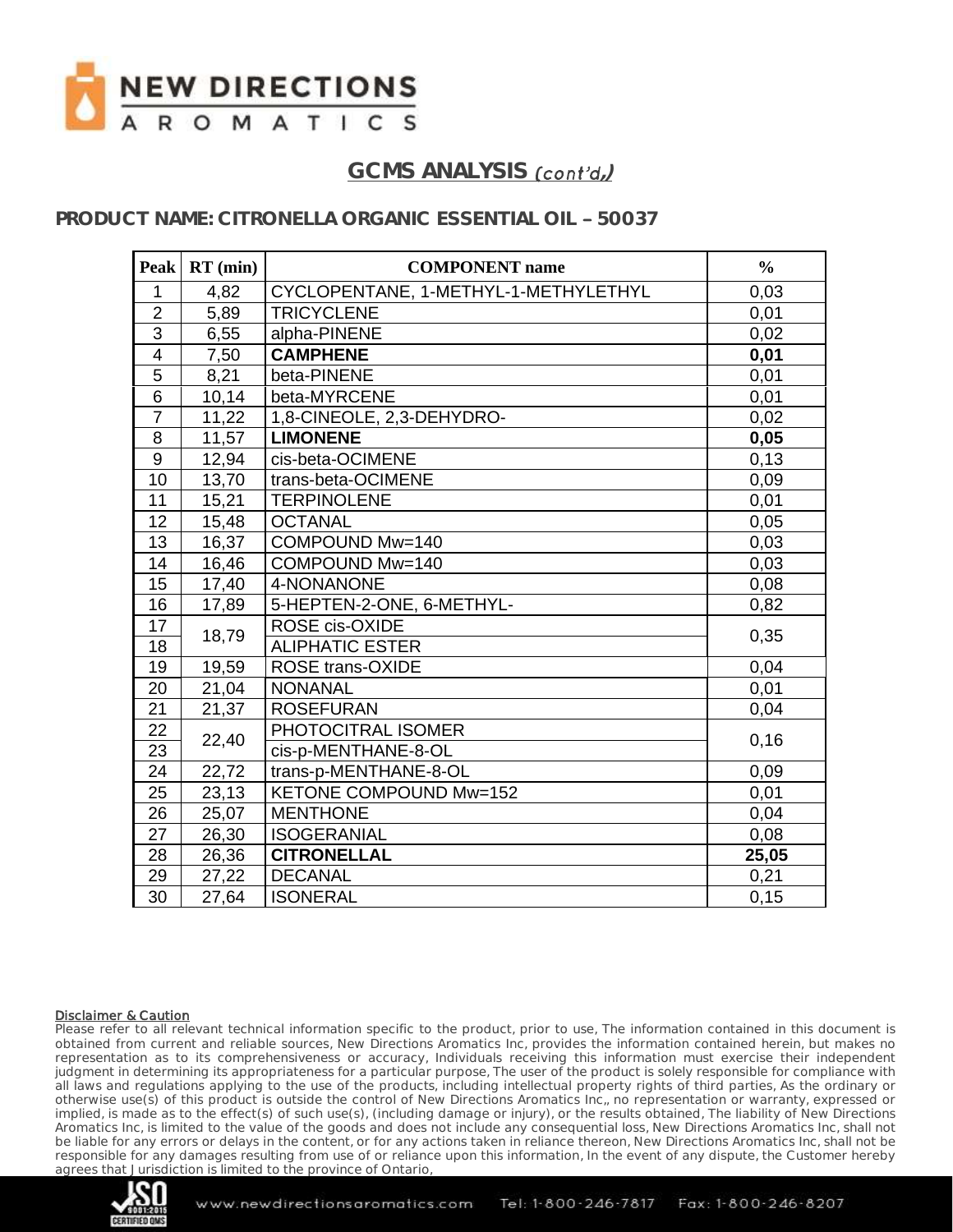

### **PRODUCT NAME: CITRONELLA ORGANIC ESSENTIAL OIL 50037**

| <b>Peak</b>     | $RT$ (min) | <b>COMPONENT</b> name       | $\frac{0}{0}$ |
|-----------------|------------|-----------------------------|---------------|
| 31              | 28,43      | beta-BOURBONENE             | 0,05          |
| 32              | 29,13      | cis-4-DECENAL               | 0,06          |
| 33              | 29,53      | <b>SESQUITERPENE</b>        | 0,04          |
| 34              | 29,69      | PHOTOCITRAL A               | 0, 19         |
| 35              | 29,95      | <b>LINALOOL</b>             | 0,96          |
| 36              | 30,48      | 1-OCTANOL                   | 0,04          |
| $\overline{37}$ | 30,83      | <b>NEOISOPULEGOL</b>        | 0,30          |
| 38              | 31,31      | <b>ISOPULEGOL</b>           |               |
| 39              |            | PHOTOCITRAL B               | 0,99          |
| 40              | 31,71      | <b>SESQUITERPENE</b>        | 0,03          |
| 41              | 32,43      | alpha-trans-BERGAMOTENE     | 0,03          |
| 42              | 32,66      | beta-ELEMENE                | 0,29          |
| 43              | 33,10      | beta-CARYOPHYLLENE          | 2,39          |
| 44              | 33,22      | COMPOUND Mw=166             | 0,06          |
| 45              | 33,36      | <b>SESQUITERPENE</b>        | 0,01          |
| 46              | 33,48      | <b>TERPENIC ESTER</b>       | 0,02          |
| 47              | 34,34      | <b>ISOPULEGOL ISOMER</b>    | 0,02          |
| 48              | 34,46      | <b>CITRONELLYL FORMIATE</b> | 0,04          |
| 49              | 35,07      | CADINA-3,5-DIENE            | 0,01          |
| 50              | 35,53      | <b>GERMACRENE A</b>         | 0,01          |
| 51              | 36,22      | <b>MELONOL</b>              | 0,22          |
| 52              | 36,72      | <b>ZONARENE</b>             | 0,01          |
| 53              | 37,03      | CITRONELLYL ACETATE         | 2,10          |
| 54              | 37,25      | alpha-HUMULENE              | 0,31          |
| 55              | 37,41      | <b>SESQUITERPENE</b>        | 0,01          |
| 56              | 37,62      | <b>SESQUITERPENE</b>        | 0,01          |
| 57              | 38,05      | <b>NERAL</b>                | 7,67          |
| 58              | 38,16      | cis-PIPERITOL               | 0,05          |
| 59              | 38,44      | gamma-MUUROLENE             | 0,04          |
| 60              | 38,71      | alpha-TERPINEOL             | 0,02          |

#### Disclaimer & Caution

Please refer to all relevant technical information specific to the product, prior to use, The information contained in this document is obtained from current and reliable sources, New Directions Aromatics Inc, provides the information contained herein, but makes no representation as to its comprehensiveness or accuracy, Individuals receiving this information must exercise their independent judgment in determining its appropriateness for a particular purpose, The user of the product is solely responsible for compliance with all laws and regulations applying to the use of the products, including intellectual property rights of third parties, As the ordinary or otherwise use(s) of this product is outside the control of New Directions Aromatics Inc,, no representation or warranty, expressed or implied, is made as to the effect(s) of such use(s), (including damage or injury), or the results obtained, The liability of New Directions Aromatics Inc, is limited to the value of the goods and does not include any consequential loss, New Directions Aromatics Inc, shall not be liable for any errors or delays in the content, or for any actions taken in reliance thereon, New Directions Aromatics Inc, shall not be responsible for any damages resulting from use of or reliance upon this information, In the event of any dispute, the Customer hereby agrees that Jurisdiction is limited to the province of Ontario,

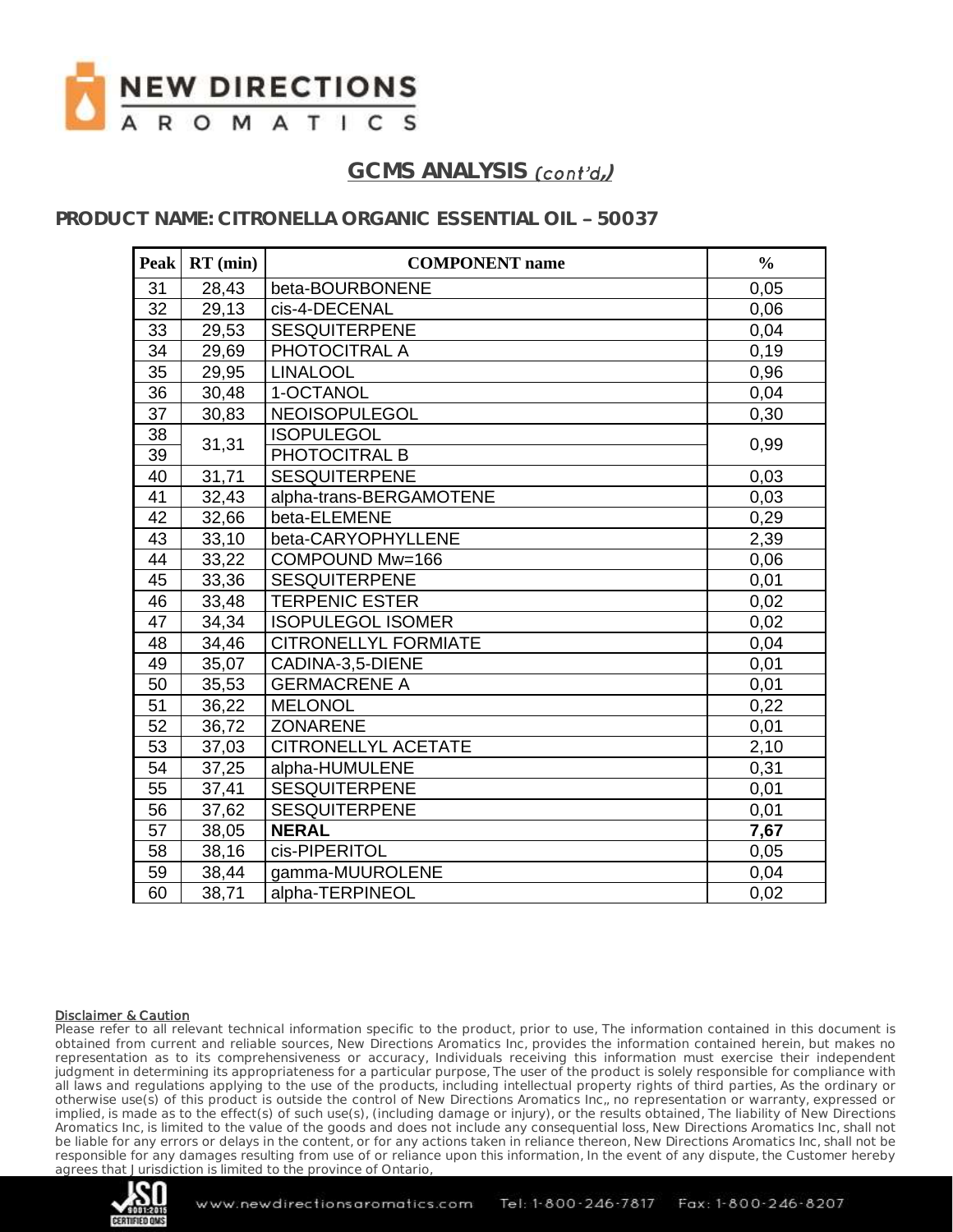

### **PRODUCT NAME: CITRONELLA ORGANIC ESSENTIAL OIL 50037**

|        | Peak   $RT$ (min) | <b>COMPONENT</b> name           | $\frac{0}{0}$ |
|--------|-------------------|---------------------------------|---------------|
| 61     | 38,75             | <b>BORNEOL</b>                  | 0,01          |
| 62     | 39,28             | <b>GERANYL FORMIATE</b>         | 0,04          |
| 63     | 39,57             | <b>GERMACRENE D</b>             | 0,22          |
| 64     | 39,87             | <b>SESQUITERPENE</b>            | 0,03          |
| 65     | 40,08             | <b>PIPERITONE</b>               | 0,01          |
| 66     | 40,35             | alpha-SELINENE                  | 0,02          |
| 67     | 40,55             | alpha-MUUROLENE                 | 0,07          |
| 68     | 41,03             | <b>GERANIAL</b>                 | 10,08         |
| 69     | 41,23             | trans-ISOPIPERITENOL            | 0,03          |
| $70\,$ |                   | <b>GERANYL ACETATE</b>          |               |
| 71     | 42,36             | delta-CADINENE                  | 2,32          |
| 72     | 42,42             | gamma-CADINENE                  | 0,13          |
| 73     | 42,99             | <b>CITRONELLOL</b>              | 13,52         |
| 74     | 43,84             | gamma-GERANIOL                  | 0,02          |
| 75     | 44,44             | alpha-AMORPHENE                 | 0,03          |
| 76     | 44,60             | <b>NEROL</b>                    | 0,34          |
| 77     | 45,25             | cis-ISOGERANIOL                 | 0,01          |
| 78     | 47,58             | <b>GERANIOL</b>                 | 27,53         |
| 79     | 48,03             | <b>E-GERANYL ACETONE</b>        | 0,02          |
| 80     | 49,67             | Epi-CUBEBOL                     | 0,02          |
| 81     | 51,55             | <b>ALIPHATIC ALCOHOL</b>        | 0,01          |
| 82     | 52,40             | <b>CUBEBOL</b>                  | 0,03          |
| 83     | 54,09             | <b>ISOCARYOPHYLLENE EPOXIDE</b> | 0,05          |
| 84     | 54,57             | <b>CARYOPHYLLENE EPOXIDE</b>    | 0,39          |
| 85     | 54,90             | SESQUITERPENIC EPOXIDE          | 0,03          |
| 86     | 55,40             | <b>AROMATIC COMPOUND</b>        | 0,02          |
| 87     | 57,48             | EPOXY-6,7-HUMULENE              | 0,04          |
| 88     | 58,11             | <b>GERMACRENE D-4-OL</b>        | 0.19          |
| 89     | 58,48             | Epi-CUBENOL                     | 0,03          |
| 90     | 58,83             | PRECOCENE I                     | 0,02          |

#### Disclaimer & Caution

Please refer to all relevant technical information specific to the product, prior to use, The information contained in this document is obtained from current and reliable sources, New Directions Aromatics Inc, provides the information contained herein, but makes no representation as to its comprehensiveness or accuracy, Individuals receiving this information must exercise their independent judgment in determining its appropriateness for a particular purpose, The user of the product is solely responsible for compliance with all laws and regulations applying to the use of the products, including intellectual property rights of third parties, As the ordinary or otherwise use(s) of this product is outside the control of New Directions Aromatics Inc,, no representation or warranty, expressed or implied, is made as to the effect(s) of such use(s), (including damage or injury), or the results obtained, The liability of New Directions Aromatics Inc, is limited to the value of the goods and does not include any consequential loss, New Directions Aromatics Inc, shall not be liable for any errors or delays in the content, or for any actions taken in reliance thereon, New Directions Aromatics Inc, shall not be responsible for any damages resulting from use of or reliance upon this information, In the event of any dispute, the Customer hereby agrees that Jurisdiction is limited to the province of Ontario,